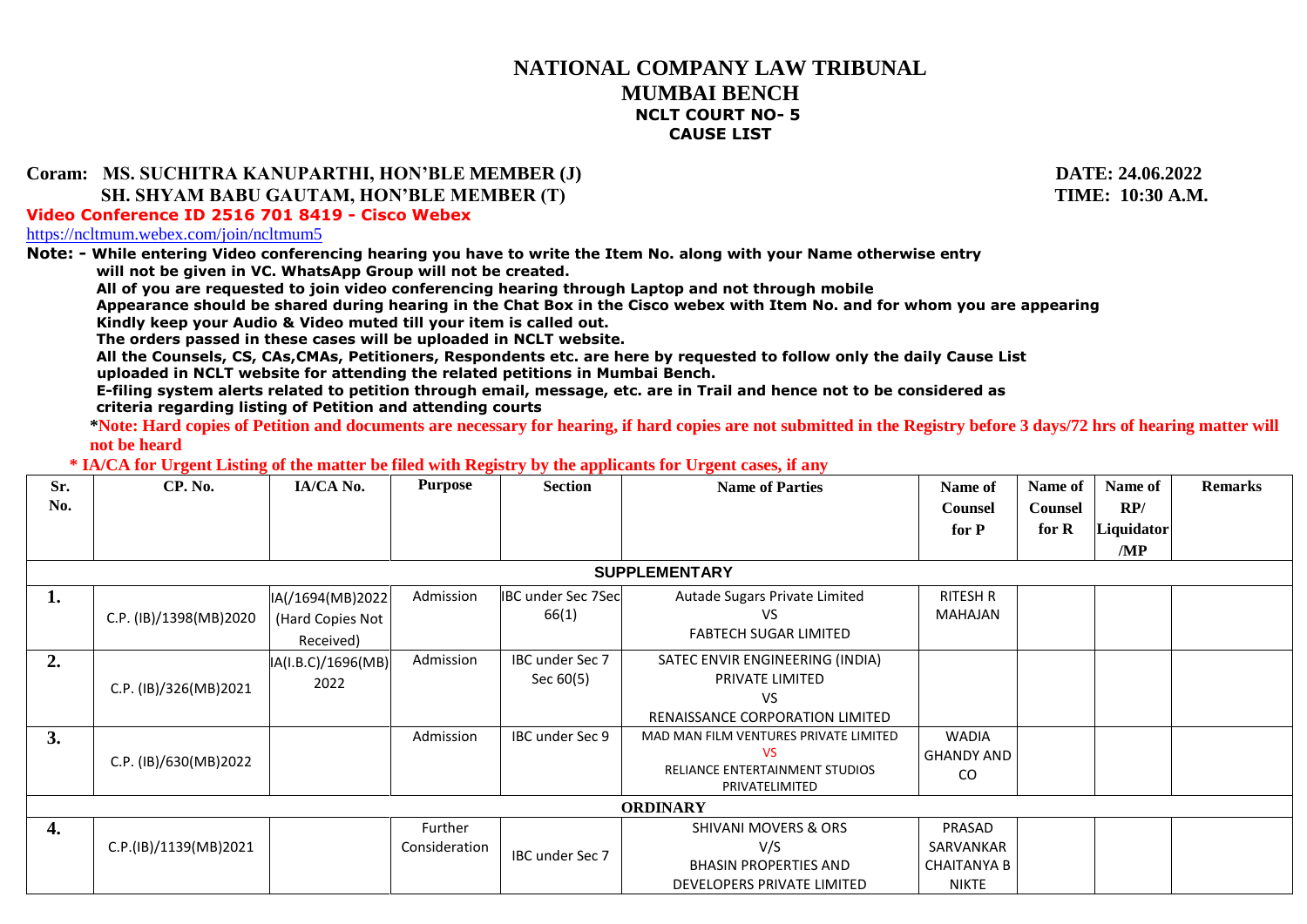| Sr.<br>No. | CP. No.                    | IA/CA No.      | <b>Purpose</b>           | <b>Section</b>         | <b>Name of Parties</b>                                     | Name of<br><b>Counsel for P</b> | Name of<br><b>Counsel</b> | Name of<br>RP/    | <b>Remarks</b> |
|------------|----------------------------|----------------|--------------------------|------------------------|------------------------------------------------------------|---------------------------------|---------------------------|-------------------|----------------|
|            |                            |                |                          |                        |                                                            |                                 | for R                     | Liquidato<br>r/MP |                |
| 5.         |                            |                | Further                  |                        | <b>RBL BANK LIMITED</b>                                    | Nishit Dhruva                   |                           |                   |                |
|            |                            |                | Consideration            | IBC under Sec 7        | VS                                                         |                                 |                           |                   |                |
|            | C.P. (IB)/2(MB)2022        |                |                          |                        | <b>GEETA REFINERY PRIVATE LIMITED</b>                      |                                 |                           |                   |                |
| 6.         |                            |                | Further                  | IBC under Sec 7        | <b>IDBI TRUSTEESHIP SERVICES LIMITED</b>                   | L and L                         |                           |                   |                |
|            | C.P. (IB)/310(MB)2022      |                | Consideration            |                        | VS                                                         |                                 |                           |                   |                |
|            |                            |                |                          |                        | RELIANCE BROADCAST NETWORK                                 |                                 |                           |                   |                |
|            |                            |                |                          |                        | LIMITED                                                    |                                 |                           |                   |                |
| 7.         |                            |                | Further                  | IBC under Sec 7        | PIRAMAL CAPITAL & HOUSING FINANCE                          | <b>WADIA</b>                    |                           |                   |                |
|            |                            |                | Consideration            |                        | LIMITED<br>VS                                              | <b>GHANDY AND</b><br>CO         |                           |                   |                |
|            | C.P. (IB)/644(MB)2022      |                |                          |                        | <b>GHARDWAR REAL ESTATE PRIVATE</b>                        |                                 |                           |                   |                |
|            |                            |                |                          |                        | LIMITED                                                    |                                 |                           |                   |                |
| 8.         |                            | IA/406(MB)2022 | Further                  |                        | <b>SAMMEER SHETH</b>                                       | Preet Chheda                    |                           |                   |                |
|            |                            |                | Consideration            | <b>IBC</b> under Sec 7 | <b>VS</b>                                                  | (MAH/785/201                    |                           |                   |                |
|            | C.P. (IB)/2486(MB)2019     |                |                          | Rule 11 of NCLT,       | PALMTREE DEVELOPMENTS PVT LTD                              | 5)                              |                           |                   |                |
|            |                            |                |                          | 2016                   |                                                            |                                 |                           |                   |                |
| 9.         |                            |                | Further                  | <b>IBC Under</b>       | RAJESH GOPALN NAIR                                         |                                 |                           |                   |                |
|            | C.P.(IB)/3143(MB)2018      |                | Consideration            | Sec 9                  | V/s                                                        |                                 |                           |                   |                |
|            |                            |                |                          |                        | MS TRILOGIC DIGITAL MEDIA LTD                              |                                 |                           |                   |                |
| 10.        | C.P.(IB)/3667(MB)2019      |                | Further                  | IBC Under Sec 9        | CHANDRASHEKH AR EXPORT PVT LTD                             | NARVANKAR                       |                           |                   |                |
|            |                            |                | Consideration            |                        | V/s                                                        | LEGAL                           |                           |                   |                |
|            |                            |                |                          |                        | BABANRAOJI SHINE SUGAR AND ALLIED<br><b>INDUSTIRES LTD</b> | <b>CHAMBERS</b>                 |                           |                   |                |
| 11.        |                            |                | Further                  |                        | CHEMSTAR GLOBAL PRODUCTS LLP                               | <b>VINOD MISTRY</b>             |                           |                   |                |
|            |                            |                | Consideration            |                        | V/S                                                        | AND                             |                           |                   |                |
|            | C.P.(IB)/423(MB) 2020      |                |                          | IBC Under Sec 9        | SANIKA CHEMICALS PRIVATE LIMITED                           | CO                              |                           |                   |                |
| 12.        |                            |                | Further                  |                        | INNOVARE LABS PRIVATE LIMITED                              | NAGARAJ                         |                           |                   |                |
|            | C.P. (IB)/1067(MB)2020     |                | Consideration            | IBC Under Sec 9        | V/s                                                        | <b>KUMAR VJV</b>                |                           |                   |                |
|            |                            |                |                          |                        | <b>ENALTEC LABS PRIVATE LIMITED</b>                        | RAMANA                          |                           |                   |                |
| 13.        |                            |                | Further                  |                        | <b>BRIGHT STAR ENTERPRISES</b>                             |                                 |                           |                   |                |
|            | C.P.(IB)/1081(MB)2020      |                | Consideration            |                        | V/s                                                        | <b>AMIT SHARMA</b>              |                           |                   |                |
|            | (Hard Copies Not Received) |                |                          |                        | IBC Under Sec 9 SUPREME INFRASTRUCTURE INDIA LIMITED       | <b>KESHAV GARG</b>              |                           |                   |                |
| 14.        |                            |                | Further                  |                        | <b>BSMART TECH PRIVATE LIMITED</b>                         | Α                               |                           |                   |                |
|            | C.P.(IB)/1104(MB)2020      |                | Consideration            | IBC Under Sec 9        | V/s                                                        | <b>MUSTAFA</b>                  |                           |                   |                |
|            |                            |                |                          |                        | M/S. TUBELIGHT COMMUNICATION                               | <b>MOTIWALA</b>                 |                           |                   |                |
|            |                            |                |                          | IBC Under Sec 9        | LIMITED<br>HOTEL HORIZON PVT. LTD.                         |                                 |                           |                   |                |
| 15.        | C.P.(IB)/1282(MB)2020      |                | Further<br>Consideration |                        | V/s                                                        | CRAWFORD                        |                           |                   |                |
|            | (Hard Copies Not Received) |                |                          |                        | I THINK FITNESS PVT. LTD.                                  | <b>BAYLEY CO</b>                |                           |                   |                |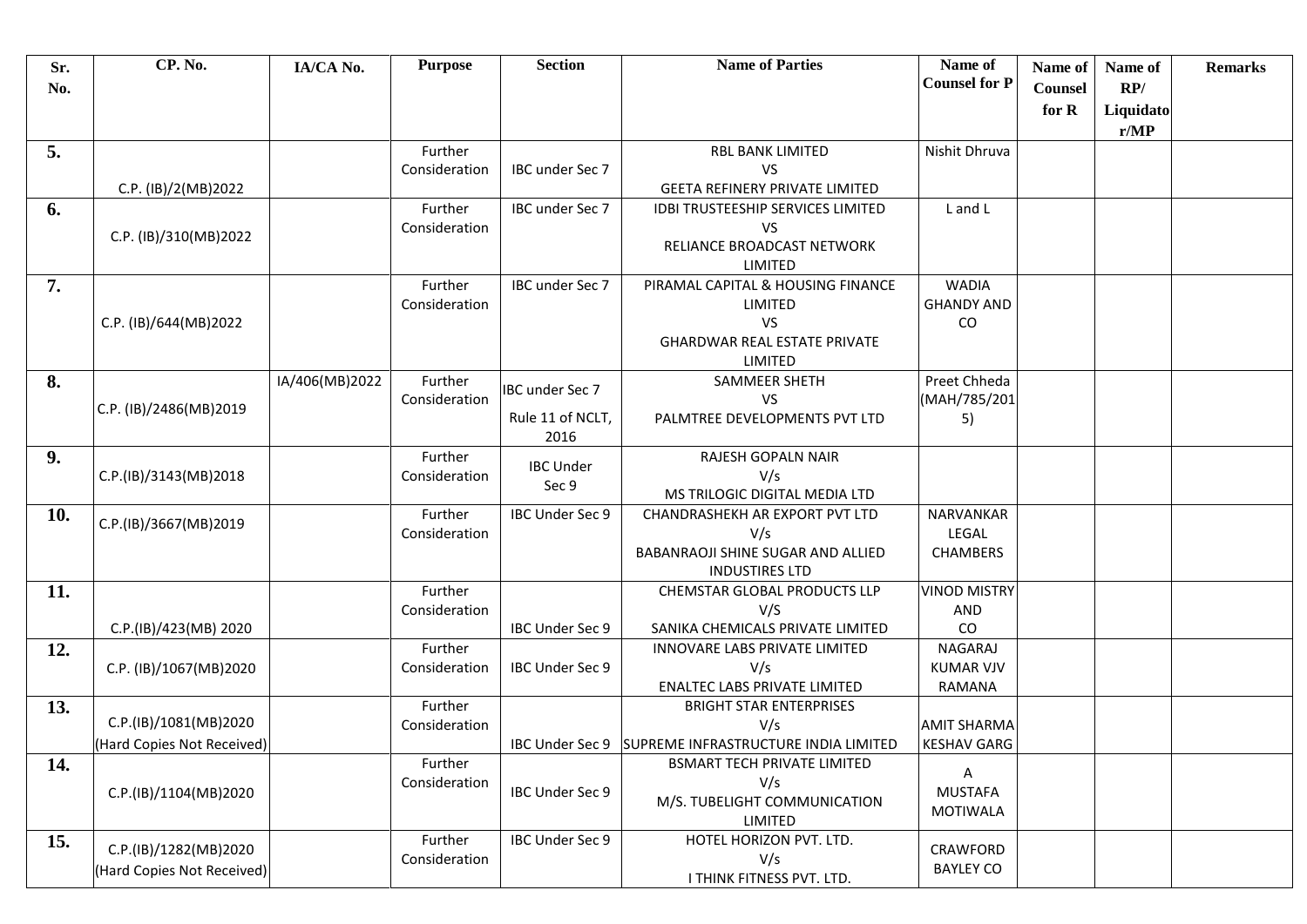| Sr.<br>No. | <b>CP. No.</b>                                       | IA/CA No. | <b>Purpose</b>           | <b>Section</b>         | <b>Name of Parties</b>                                                                                | Name of<br><b>Counsel for P</b>         | Name of<br>Counsel | Name of<br>RP/    | <b>Remarks</b> |
|------------|------------------------------------------------------|-----------|--------------------------|------------------------|-------------------------------------------------------------------------------------------------------|-----------------------------------------|--------------------|-------------------|----------------|
|            |                                                      |           |                          |                        |                                                                                                       |                                         | for R              | Liquidato<br>r/MP |                |
| 16.        | C.P. (IB)/1463(MB)2020<br>(Hard Copies Not Received) |           | Further<br>Consideration | IBC Under Sec 9        | M/s. Water Solution<br>V/s<br>R.N. LABORATORIES PRIVATE LIMITED                                       | Abhishek<br>Chhag                       |                    |                   |                |
| 17.        | C.P.(IB)/1465(MB)2020                                |           | Further<br>Consideration | IBC Under Sec 9        | <b>COLLECTIVE TRADE LINKS PRIVATE</b><br>LIMITED<br>V/s<br>PARKASH VIKEM AMUSEMENT PRIVATE<br>LIMITED | <b>NIKITA HINGER</b>                    |                    |                   |                |
| 18.        | C.P. (IB)/416(MB)2021                                |           | Further<br>Consideration | IBC Under Sec 9        | M/s. AGRO PACK (PARTNERSHIP FIRM)<br>V/s<br>MAHARASHTRA BIO FERTILISERS (INDIA)<br>PRIVATE LIMITED    | <b>AMRISH</b><br><b>GANDHI</b>          |                    |                   |                |
| 19.        | C.P.(IB)/846(MB)2021                                 |           | Further<br>Consideration | IBC Under Sec 9        | BILTECH BUILDING ELEMENTS LIMITED<br>V/S<br>CITADEL ECOBUILD PRIVATE LIMITED                          | <b>NPS CHAWLA</b>                       |                    |                   |                |
| 20.        | C.P.(IB)/867(MB)2021<br>(Hard Copies Not Received)   |           | Further<br>Consideration | IBC Under Sec 9        | IRAA CLOTHING PVT. LTD.<br>V/s<br>RENISSARA FASHION & ACCESSORIES PVT.<br>LTD.                        | KARTIKEYA<br><b>DESAI</b>               |                    |                   |                |
| 21.        | C.P. (IB)/932(MB) 2021                               |           | Further<br>Consideration | IBC Under Sec 9        | PREMIER ROAD CARRIERS LTD.<br>V/s<br>EUROLIFE HEALTHCARE PRIVATE<br>LIMITED                           | KUNAL<br><b>GAIKWAD</b>                 |                    |                   |                |
| 22.        | C.P. (IB)/1219(MB)2021                               |           | Further<br>Consideration | <b>IBC Under Sec 9</b> | Supreme Infrastructure India Limited<br><b>VS</b><br>Glass Building Systems (I) Private Limited       | Sagar Ramesh<br>Naik                    |                    |                   |                |
| 23.        | C.P. (IB)/1222(MB)2021                               |           | Further<br>Consideration | IBC Under Sec 9        | <b>TARIQ FAROOQUI</b><br>V/s<br>ROLTA BI & BIG DATA ANALYTICS<br>PRIVATELIMITED                       | <b>UDAYA</b><br>SANKAR<br>SAMUDRAL<br>A |                    |                   |                |
| 24.        | C.P. (IB)/599(MB)2022                                |           | Further<br>Consideration | IBC Under Sec 9        | SAURABH BUILDCON PRIVATE LIMITED<br><b>VS</b><br>HINDUSTAN CONSTRUCTION COMPANY<br>LIMITED            | RAJESH<br>JANGRA (D-                    |                    |                   |                |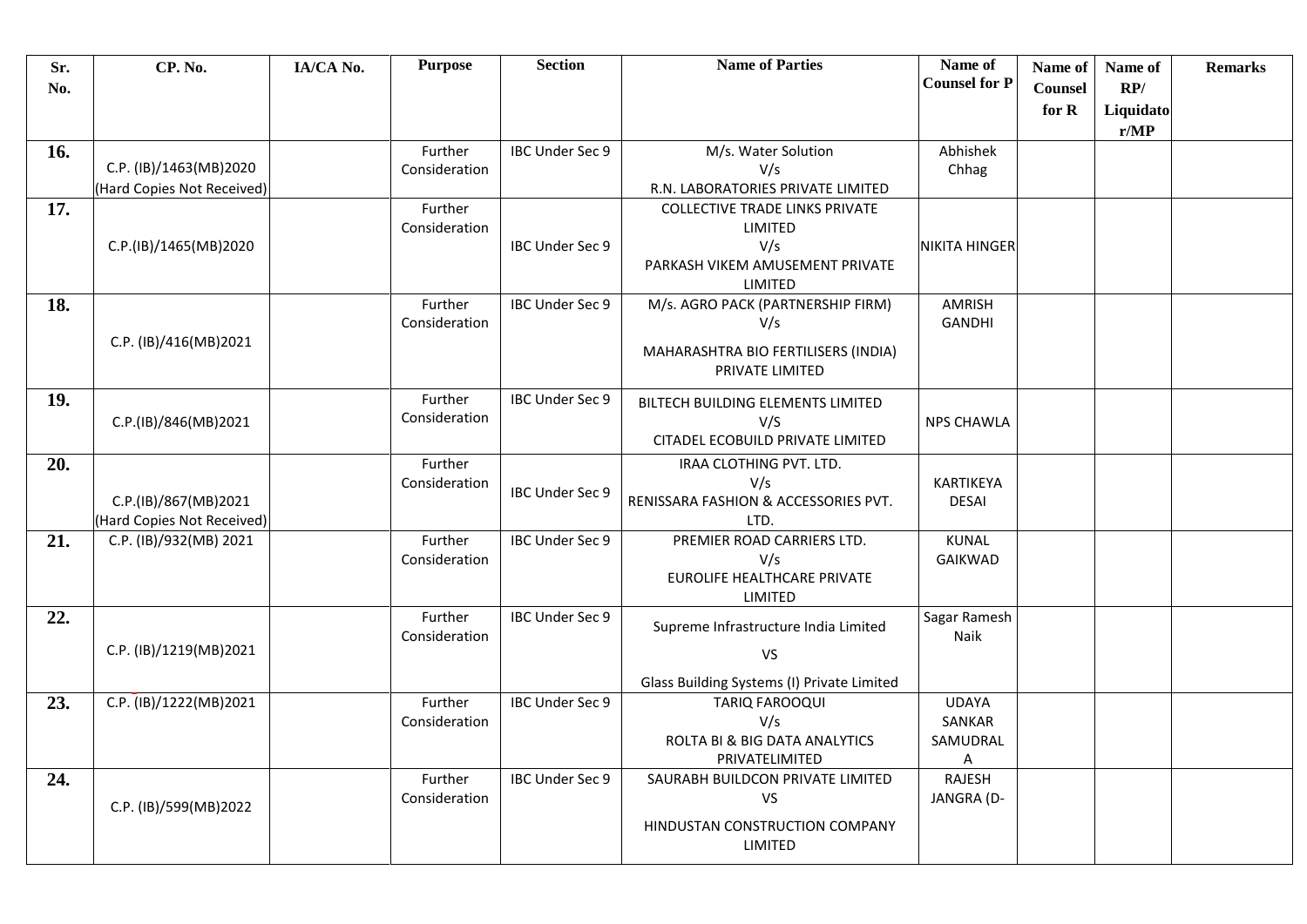| Sr. | CP. No.                | IA/CA No.          | <b>Purpose</b> | <b>Section</b>         | <b>Name of Parties</b>                | Name of                     | Name of        | Name of   | <b>Remarks</b> |
|-----|------------------------|--------------------|----------------|------------------------|---------------------------------------|-----------------------------|----------------|-----------|----------------|
| No. |                        |                    |                |                        |                                       | <b>Counsel for P</b>        | <b>Counsel</b> | RP/       |                |
|     |                        |                    |                |                        |                                       |                             | for R          | Liquidato |                |
|     |                        |                    |                |                        |                                       |                             |                | r/MP      |                |
| 25. | C.P. (IB)/3608(MB)2019 | IA/714(MB)2021     | Further        | <b>IBC Under Sec 9</b> | HEMANT SHAH AND ASSOCIATES LLP        | <b>RAINA BIRLA</b>          |                |           |                |
|     |                        | (Hard Copies Not   | Consideration  |                        | VS                                    |                             |                |           |                |
|     |                        | Received)          |                |                        |                                       |                             |                |           |                |
|     |                        |                    |                |                        | LANNA WELLNESS PRIVATE LIMITED        |                             |                |           |                |
| 26. |                        | IA(I.B.C)/1210(MB) | Further        | <b>IBC Under Sec 9</b> | NBS ENGINEERING SOLUTIONS PVT LTD     | <b>Burzin</b>               |                |           |                |
|     | C.P. (IB)/4505(MB)2019 | 2021               | Consideration  |                        | <b>VS</b><br>PURVI METALS PVT LTD     | <b>Bharucha</b>             |                |           |                |
| 27. | C.P. (IB)/1040(MB)2020 | IA(I.B.C)/2882(MB) | Further        | IBC Under Sec 9        | New Industrial House                  | Ashish Mishra               |                |           |                |
|     |                        | 2021               | Consideration  |                        | VS                                    |                             |                |           |                |
|     |                        |                    |                | Sec 60(5)              | shree Tradco Deesan Private Ltd       |                             |                |           |                |
| 28. |                        | IA/2063(MB)2021    | Further        | IBC Under Sec 9        | Kalpesh Sheth Ratna Exports           | SANKALP                     |                |           |                |
|     | C.P. (IB)/534(MB)2021  | (Hard Copies Not   | Consideration  |                        | <b>VS</b>                             | SANTOSH                     |                |           |                |
|     |                        | Received)          |                |                        | Schmidt Bretten India Private Limited | <b>GOLATKAR</b> (           |                |           |                |
| 29. | C.A.(CAA)/1053(MB)2020 | C.P.(CAA)/1077(M   | Further        | 230-232                | Adev Ventures Private Limited         | <b>AJIT SINGH</b>           |                |           |                |
|     |                        | B)2020             | Consideration  |                        |                                       | <b>TAWAR</b>                |                |           |                |
| 30. | C.A.(CAA)/1168(MB)2020 | C.P.(CAA)/154(MB   | Further        | Sec. 230-232           | CELLO INTERNATIONAL PRIVATE LIMITED   | <b>RAJESH SHAH</b>          |                |           |                |
|     |                        | )2021              | Consideration  |                        |                                       | CO                          |                |           |                |
| 31. | C.A.(CAA)/85(MB)2021   | C.P.(CAA)/183(MB   | Further        | Sec. 230-232 -         | DRAN-CLASSIC AUTOMATION SYSTEMS       | <b>HARESH</b>               |                |           |                |
|     |                        | )2021              | Consideration  |                        | PRIVATE LIMITED                       | <b>UPENDRA &amp;</b><br>CO. |                |           |                |
| 32. | C.A.(CAA)/87(MB)2021   | C.P.(CAA)/204(MB   | Further        | Sec. 230-232           | PRASHAM DHAM PROPERTIES PRIVATE       | <b>RAJESH SHAH</b>          |                |           |                |
|     |                        | )2021              | Consideration  |                        | LIMITED                               | CO                          |                |           |                |
| 33. |                        |                    | Further        | Sec 252 (1)            | SAMARTH GREEN REVOLUTION AND          | <b>AJIT SINGH</b>           |                |           |                |
|     |                        |                    | Consideration  |                        | SEEDSPRIVATE LIMITED                  | <b>TAWAR</b>                |                |           |                |
|     | APPEAL/1(MB)2022       |                    |                |                        | <b>VS</b>                             |                             |                |           |                |
|     |                        |                    |                |                        | Registrar of Companies Mumbai         |                             |                |           |                |
| 34. | CP/2970(MB)2019        |                    | Further        | Sec. 213, Sec.         | <b>GOSU INVESTMENTS AND FINANCE</b>   | <b>BAGKAR AND</b>           |                |           |                |
|     |                        |                    | Consideration  | 241(1), Sec.           | PRIVATE LIMITED AND ORS<br>V/s        | CO                          |                |           |                |
|     |                        |                    |                | 244(1)                 | MIHIR CHANDRAKANT DESAI AND ORS       |                             |                |           |                |
| 35. |                        |                    | Further        | Sec. 241(1), Sec.      | ROMIEL SAMUEL                         | <b>MDP AND</b>              |                |           |                |
|     | CP/3558(MB)2019        |                    | Consideration  | 242(4)                 | V/s                                   | <b>PARTNERS</b>             |                |           |                |
|     |                        |                    |                |                        | SASHA INFRASTRUCTURE PVT LTD          |                             |                |           |                |
| 36. | CP/692(MB)2020         |                    | Further        |                        | <b>ABHISHEK GHOSH</b>                 | S JALAN AND                 |                |           |                |
|     |                        |                    | Consideration  | Sec. 241(1)            | V/s                                   | $\rm CO$                    |                |           |                |
|     |                        |                    |                |                        | EXICON CONSULTING PRIVATE LIMITED     | <b>ADVOCATES</b>            |                |           |                |
|     |                        |                    |                |                        |                                       |                             |                |           |                |